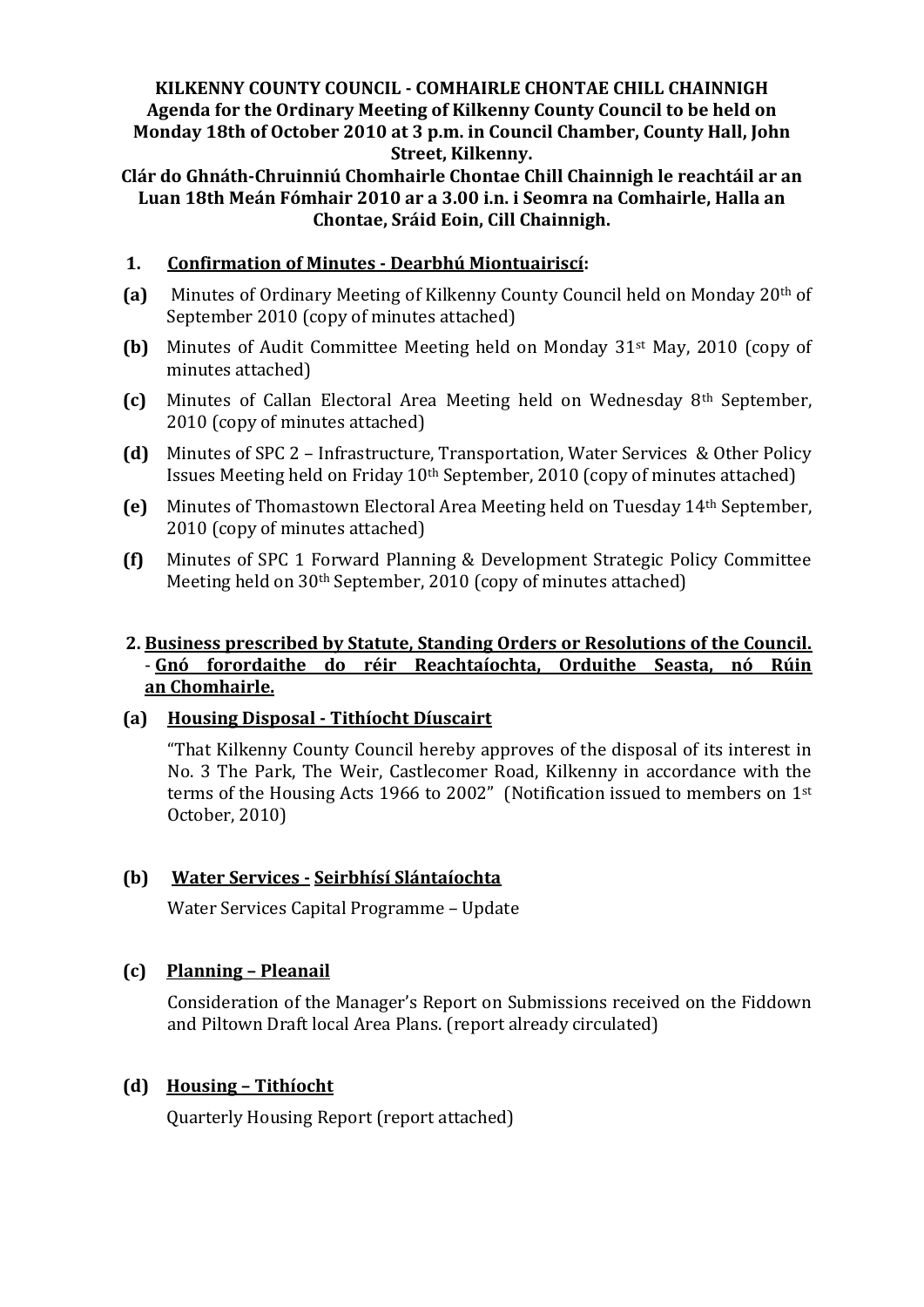# **(e) Finance – Airgeadas**

Economic Development Policy & Programme – Update

# **(f) Roads – Bóithre**

Winter Maintenance Plan – Report attached.

# **3. Urgent Correspondence - Comhfhreagras Práinneach**

# **4. Business adjourned from a previous Meeting - Gnó ar athló ó chruinniú roimhe seo:**

 **5. Fix Dates and Times of Meetings - Dátaí agus Amanta do chruinnithe a shocrú:**

 **(a)** Schedule of meetings from October - December 2010 (attached)

#### **6. Consideration of Reports and Recommendations of Committees of the Council - Plé ar Thuairiscí agus Moltaí ó Choistí an Comhairle:**

- **(a)** Report on SPC 3 Environmental Policy, Fire Services and Emergency Planning Meeting held on 8<sup>th</sup> September, 2010 (Deferred from the September Meeting).
- **(b)**Report on Callan Electoral Area Meeting held on 8th September, 2010 (copy of report attached)
- **(c)** Report on SPC 2 Infrastructure, Transportation, Water Services and other Policy Issues Meeting held on 10<sup>th</sup> September, 2010 (copy of report attached)
- **(d)**Report on Thomatown Electoral Area Meeting held on 14th September, 210 (copy of report attached)
- **(e)**Report on SPC 1 Forward Planning & Development Strategic Policy Committee Meeting held on 30th September, 2010 (copy of report attached)

### **7. Other Business set forth in the Notice convening the Meeting - Gnó Eile romhainn i bhFógra reachtála an Chruinnithe**

### **8. Education & Training**

Conferences – Request for approval to attend as per circulated list. Summary of Proceedings at Conferences have been received from

| Councillor       | <b>Date</b><br>Conference | <b>Title of Conference</b> |
|------------------|---------------------------|----------------------------|
| Cllr. Pat Millea | $18th - 24th$ July        | McGill Summer School       |